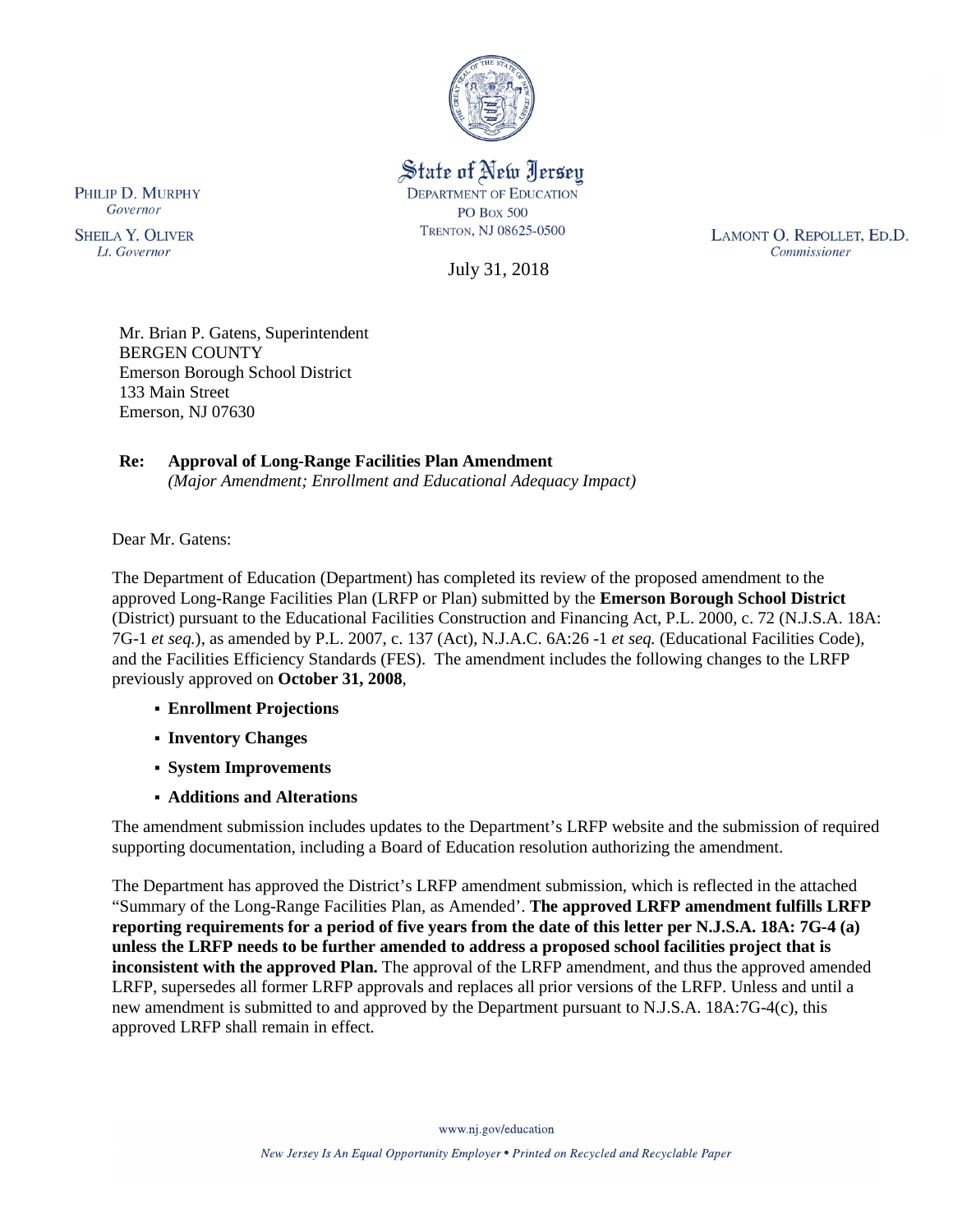Approval of the LRFP, and any projects and costs listed therein, does not imply approval of an individual school facilities project or its corresponding costs and eligibility for State support under the Act. Similarly, approval of the LRFP does not imply approval of portions of the Plan that are inconsistent with the Department's FES and proposed building demolition or replacement. Determination of preliminary eligible costs and final eligible costs will be made at the time of the approval of a particular school facilities project pursuant to N.J.S.A. 18A:7G-5. The District must submit a feasibility study as part of the school facilities project approval process, pursuant to N.J.S.A. 18A:7G-7b, to support proposed building demolition or replacement. The feasibility study should demonstrate that a building might pose a risk to the safety of the occupants after rehabilitation or that rehabilitation is not cost-effective.

Please contact Anthony Brun at the Office of School Facilities, at telephone number (609) 376-3669 or email at [anthony.brun@doe.nj.gov](mailto:anthony.brun@doe.nj.gov) with any questions you may have.

Sincerely,

Bernard E. Piara Jr.

Bernard E. Piaia, Jr. Director, Office of School Facility Projects

BEP:ab:

Enclosure

c: Lamont O. Repollet, ED.D., Commissioner Robert Bumpus, Assistant Commissioner Division of Field Services Joseph Zarra, Interim Executive Bergen County Superintendent Philip Nisonoff, Emerson Borough School District Business Administrator Charles Koch, Environetics Susan Kutner, Deputy Director, Office of School Planning Anthony Brun, Office of School Facility Projects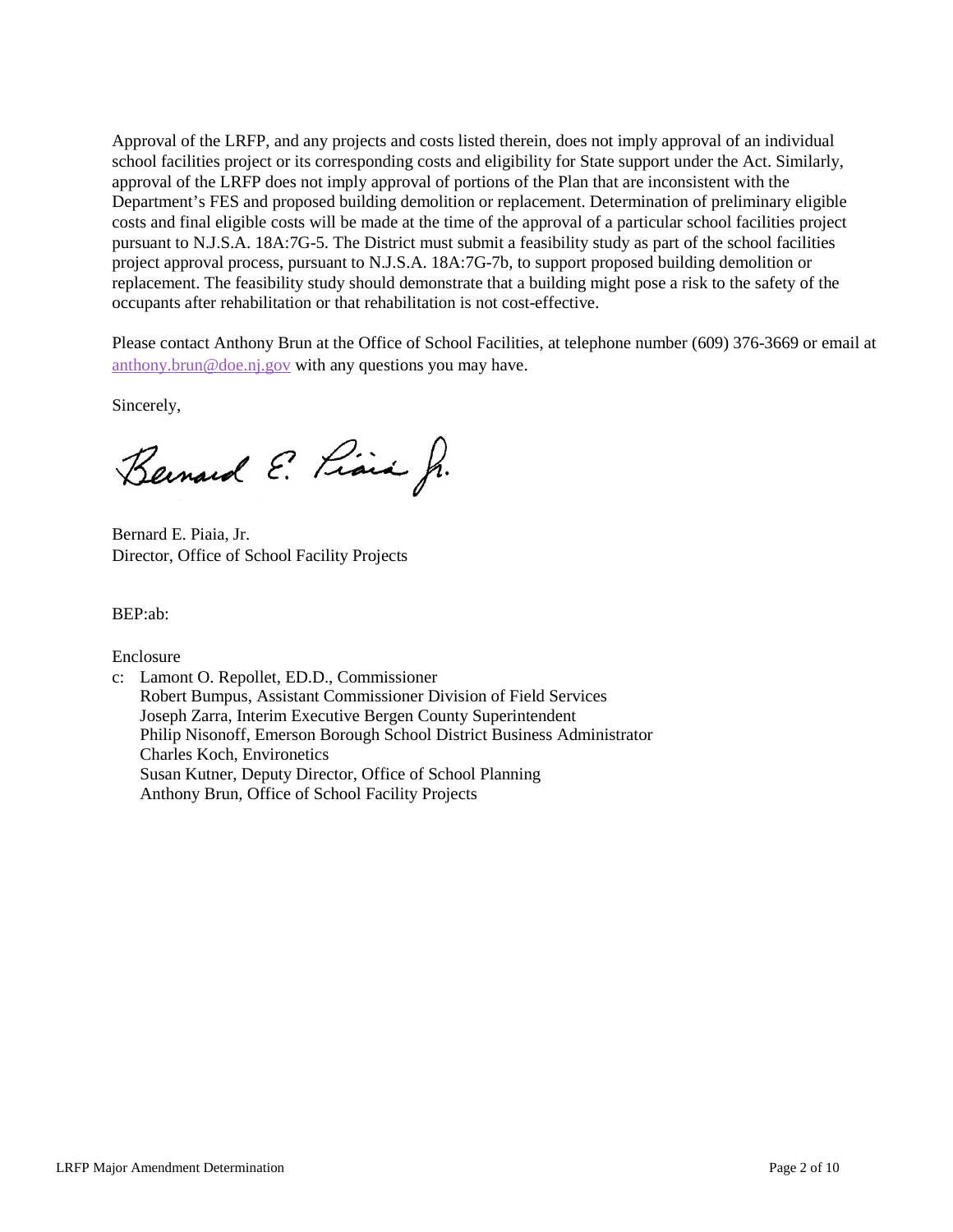# **Emerson Borough School District Summary of the Long-Range Facilities Plan, as Amended**

The Department of Education (Department) has completed its review of the Long-Range Facilities Plan (LRFP or Plan) amendment submitted by the **Emerson Borough School District** (District) pursuant to the Educational Facilities Construction and Financing Act, P.L. 2000, c. 72 (N.J.S.A. 18A: 7G-1 *et seq.*), as amended by P.L. 2007, c. 137 (Act), N.J.A.C. 6A:26-1 et seq. (Educational Facilities Code), and the Facilities Efficiency Standards (FES).

This is the Department's summary of the District's LRFP, as amended. The summary is based on the standards set forth in the Act, the Educational Facilities Code, the FES, District-entered data in the Department's LRFP website, and District-supplied supporting documentation. The referenced reports in *italic* text are standard LRFP reports available on the Department's LRFP website.

#### **1. Inventory Overview**

The District provides services for students in grades Pre K-12. The predominant existing school grade configuration is Pre-K-12. The predominant proposed school grade configuration is Pre-K-12. The District is classified as "under 55" for funding purposes.

The District identified existing and proposed schools, sites, buildings, playgrounds, playfields, and parking lots in its LRFP. The total number of existing and proposed district-owned or leased schools, sites, and buildings are listed in Table 1. A detailed description of each asset can be found in the LRFP website report titled *"Site Asset Inventory Report."* Section 6 of this Summary lists work proposed at each school.

|                                                      | <b>Existing</b> | <b>Proposed</b> |
|------------------------------------------------------|-----------------|-----------------|
| <b>Sites:</b>                                        |                 |                 |
| <b>Total Number of Sites</b>                         |                 |                 |
| Number of Sites with no Buildings                    |                 |                 |
| Number of Sites with no Instructional Buildings      |                 |                 |
| <b>Schools and Buildings:</b>                        |                 |                 |
| Total Number of Schools with Enrollments*            |                 |                 |
| <b>Total Number of Instructional Buildings</b>       |                 |                 |
| Total Number of Administrative and Utility Buildings |                 |                 |
| <b>Total Number of Athletic Facilities</b>           |                 |                 |
| <b>Total Number of Parking Structures</b>            |                 |                 |
| <b>Total Number of Temporary Facilities</b>          |                 |                 |

## **Table 1: Inventory Summary**

*\*Includes schools with three-digit Department code numbers and Fall Report enrollments.*

**As directed by the Department, incomplete school facilities projects that have project approval from the Department are represented as "existing" in the Plan.** District schools with incomplete approved projects that include new construction or the reconfiguration of existing program space are as follows: "n/a".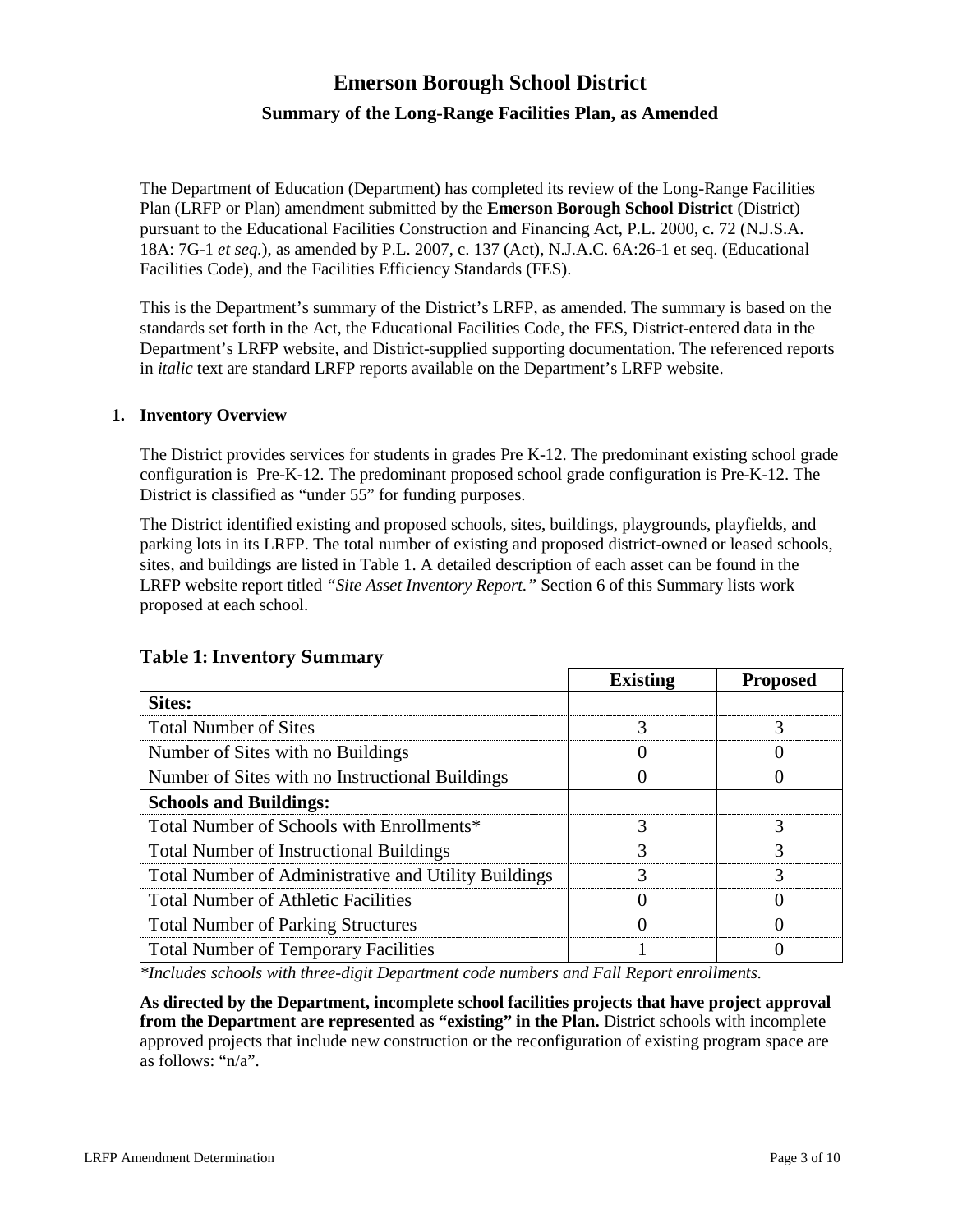Major conclusions are as follows:

- The District is proposing to maintain the existing number of District-owned or leased sites.
- **The District is proposing to maintain the existing number of District-operated schools.**
- The District is proposing to maintain the existing number of District-owned or leased instructional buildings.
- The District is proposing to maintain the existing number of District-owned or leased noninstructional buildings.

**FINDINGS** The Department has determined that the proposed inventory is adequate for approval of the District's LRFP amendment. However, the LRFP determination does not imply approval of an individual school facilities project listed within the LRFP. The District must submit individual project applications for project approval. If building demolition or replacement is proposed, the District must submit a feasibility study, pursuant to N.J.S.A. 18A:7G-7b, as part of the application for the specific school facilities project.

## **2. District Enrollments and School Grade Alignments**

The District determined the number of students, or "proposed enrollments," to be accommodated in the LRFP on a district-wide basis and in each school. The District's existing and proposed enrollments and the cohort-survival projection provided by the Department on the LRFP website are listed in Table 2. Detailed information can be found in the LRFP website report titled "*Enrollment Projection Detail."* Existing and proposed school enrollments and grade alignments can be found in the report titled *"Enrollment and School Grade Alignment."*

|                                      | <b>Actual</b><br><b>Enrollments</b><br>2016-2017<br>school year | <b>District Proposed</b><br><b>Enrollments</b> | Department's<br><b>LRFP</b> Website<br>Projection |
|--------------------------------------|-----------------------------------------------------------------|------------------------------------------------|---------------------------------------------------|
| Grades K-12:                         |                                                                 |                                                |                                                   |
| Grades K-5, including<br><b>SCSE</b> | 476                                                             | 492                                            | N/A                                               |
| Grades 6-8, including SCSE           | 258                                                             | 260                                            | N/A                                               |
| Grades 9-12, including SCSE          | 345                                                             | 310                                            | N/A                                               |
| Totals K-12                          | 1079                                                            | 1062                                           |                                                   |
| Pre-Kindergarten:                    |                                                                 |                                                |                                                   |
| Pre-Kindergarten, Age 3              |                                                                 |                                                | N/A                                               |
| Pre-Kindergarten, Age 4              | 36                                                              | 48                                             | N/A                                               |
| Pre-Kindergarten, SCSE               | 12                                                              | 12                                             | N/A                                               |
| <b>Totals Pre-Kindergarten</b>       | 48                                                              | 60                                             |                                                   |

#### **Table 2: Enrollment Comparison**

*"SCSE" = Self-Contained Special Education*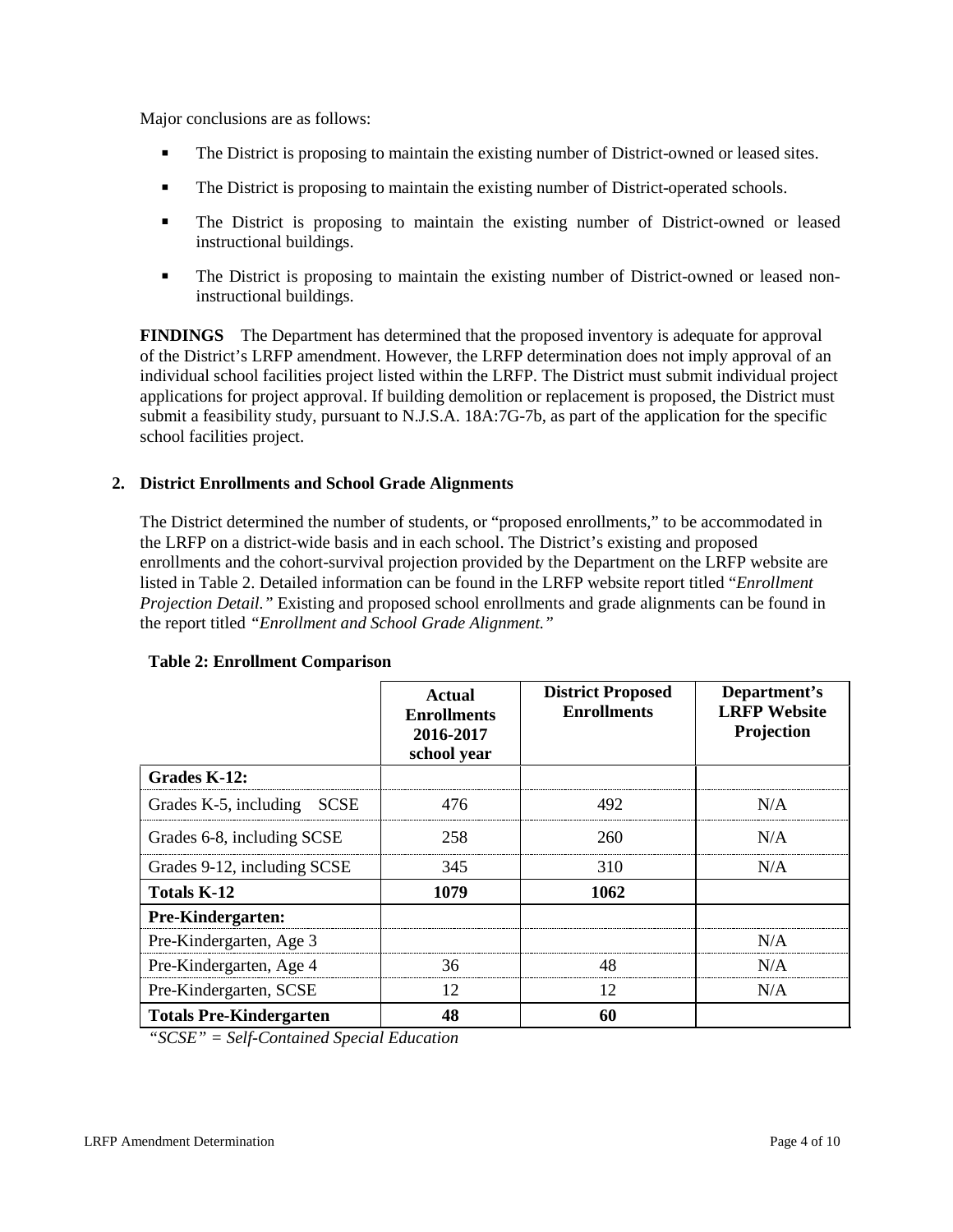Major conclusions are as follows:

- The District did not select the Department's LRFP website projection. Supporting documentation was submitted to the Department as required to justify the proposed enrollments.
- The District is planning for stable enrollments.
- The District is not an ECPA (Early Childhood Program Aid) District.

**FINDINGS** The Department has determined that the District's proposed enrollments are supportable for approval of the District's LRFP amendment. The Department will require a current enrollment projection at the time an application for a school facilities project is submitted incorporating the District's most recent Fall Enrollment Report in order to verify that the LRFP's planned capacity is appropriate for the updated enrollments.

#### **3. FES and District Practices Capacity**

The proposed room inventories for each school were analyzed to determine whether the LRFP provides adequate capacity for the proposed enrollments. Two capacity calculation methods, called "FES Capacity" and "District Practices Capacity," were used to assess existing and proposed school capacity in accordance with the FES and District program delivery practices. A third capacity calculation, called "Functional Capacity," determines Unhoused Students and potential State support for school facilities projects. Functional Capacity is analyzed in Section 5 of this Summary.

- *FES Capacity* only assigns capacity to pre-kindergarten *(if district-owned or operated),* kindergarten, general, and self-contained special education classrooms. No other room types are considered to be capacity-generating**.** Class size is based on the FES and is prorated for classrooms that are sized smaller than FES classrooms. FES Capacity is most accurate for elementary schools, or schools with non-departmentalized programs, in which instruction is "homeroom" based. This capacity calculation may also be accurate for middle schools depending upon the program structure. However, this method usually significantly understates available high school capacity since specialized spaces that are typically provided in lieu of general classrooms are not included in the capacity calculations.
- *District Practices Capacity* allows the District to include specialized room types in the capacity calculations and adjust class size to reflect actual practices. This calculation is used to review capacity and enrollment coordination in middle and high schools.

A capacity utilization factor in accordance with the FES is included in both capacity calculations. A 90% capacity utilization rate is applied to classrooms serving grades K-8. An 85% capacity utilization rate is applied to classrooms serving grades 9-12. No capacity utilization factor is applied to preschool classrooms.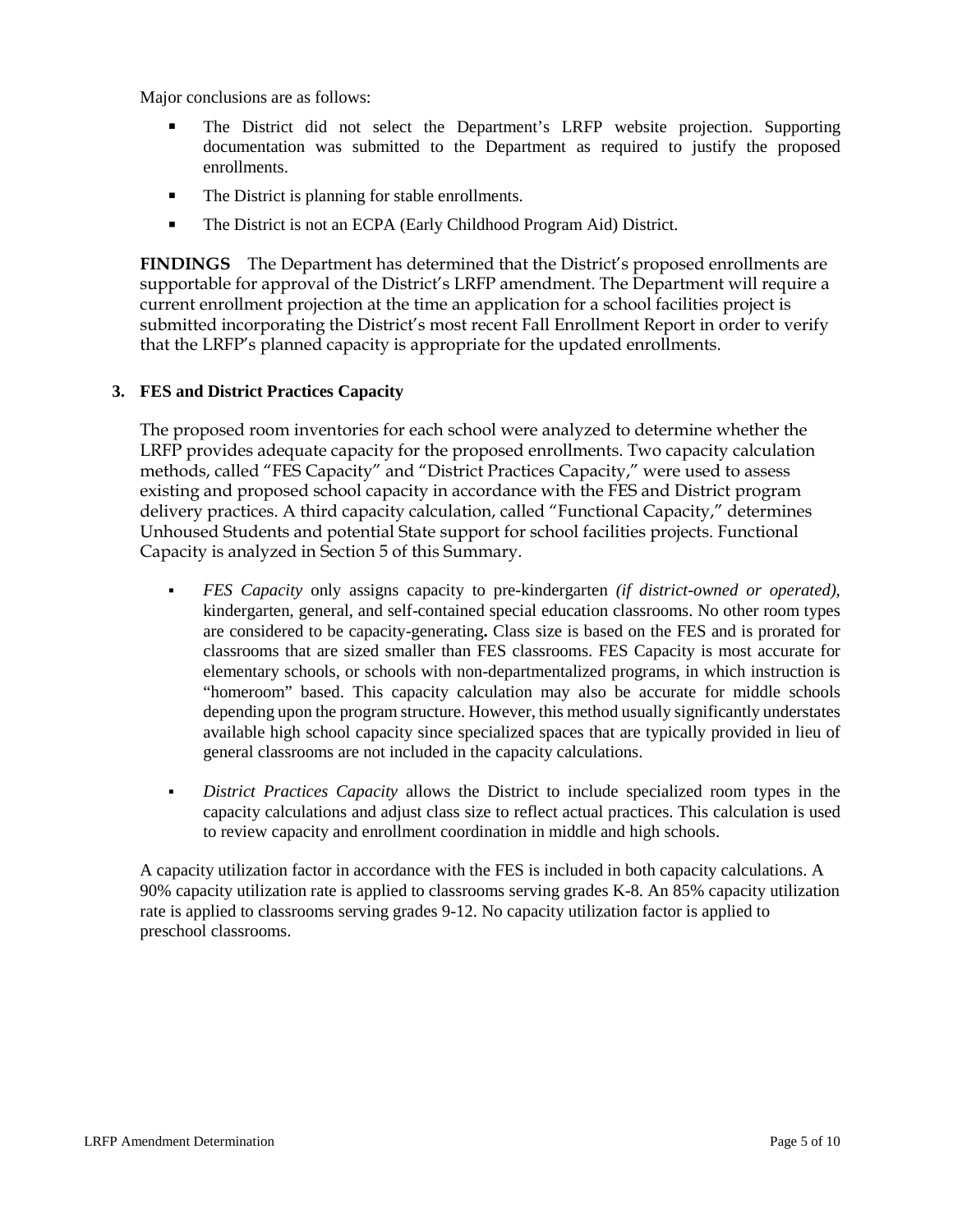Table 3 provides a summary of proposed enrollments and District-wide capacities. Detailed information can be found in the LRFP website report titled "*FES and District Practices Capacity."*

|                                          | <b>Total FES Capacity</b> | <b>Total District Practices</b><br>Capacity |
|------------------------------------------|---------------------------|---------------------------------------------|
| (A) Proposed Enrollments                 | 1.122                     | 1.122                                       |
| (B) Existing Capacity                    | 882.89                    | 947.75                                      |
| *Existing Capacity Status $(B)$ - $(A)$  | -239 11                   | -17425                                      |
| (C) Proposed Capacity                    | 1062.28                   | 1,151.90                                    |
| <i>*Proposed Capacity Status (C)-(A)</i> | -59.72                    | 29.90                                       |

|  |  |  |  |  | Table 3: FES and District Practices Capacity Summary |
|--|--|--|--|--|------------------------------------------------------|
|--|--|--|--|--|------------------------------------------------------|

*\* Positive numbers signify surplus capacity; negative numbers signify inadequate capacity. Negative values for District Practices capacity are acceptable if proposed enrollments do not exceed 100% capacity utilization.*

Major conclusions are as follows:

- **The District has adequately coordinated proposed school capacities and enrollments in the** LRFP for grade groups with proposed new construction.
- Adequate justification has been provided by the District if capacity for a school with proposed work in the LRFP deviates from the proposed enrollments by more than 5%.

**FINDINGS**The Department has determined that proposed District capacity, in accordance with the proposed enrollments, is adequate for approval of the District's LRFP amendment. The Department will require a current enrollment projection at the time an application for a school facilities project is submitted, incorporating the District's most recent Fall Enrollment Report, in order to verify that the LRFP's planned capacity meets the District's updated enrollments.

#### **4. Functional Capacity and Unhoused Students Prior to Proposed Work**

*Functional Capacity* was calculated and compared to the proposed enrollments to provide a preliminary estimate of Unhoused Students and new construction funding eligibility. Functional Capacity is the adjusted gross square footage of a school building *(total gross square feet minus excluded space)* divided by the minimum area allowance per Full-time Equivalent student for the grade level contained therein. Unhoused Students is the number of students projected to be enrolled in the District that exceeds the Functional Capacity of the District's schools pursuant to N.J.A.C. 6A:26-  $2.2(c)$ .

*"Excluded Square Feet"* in the LRFP Functional Capacity calculation includes (1) square footage exceeding the FES for any pre-kindergarten, kindergarten, general education, or self-contained special education classroom; (2) grossing factor square footage *(corridors, stairs, mechanical rooms, etc.)* that exceeds the FES allowance, and (3) square feet proposed to be demolished or discontinued from use. Excluded square feet may be revised during the review process for individual school facilities projects.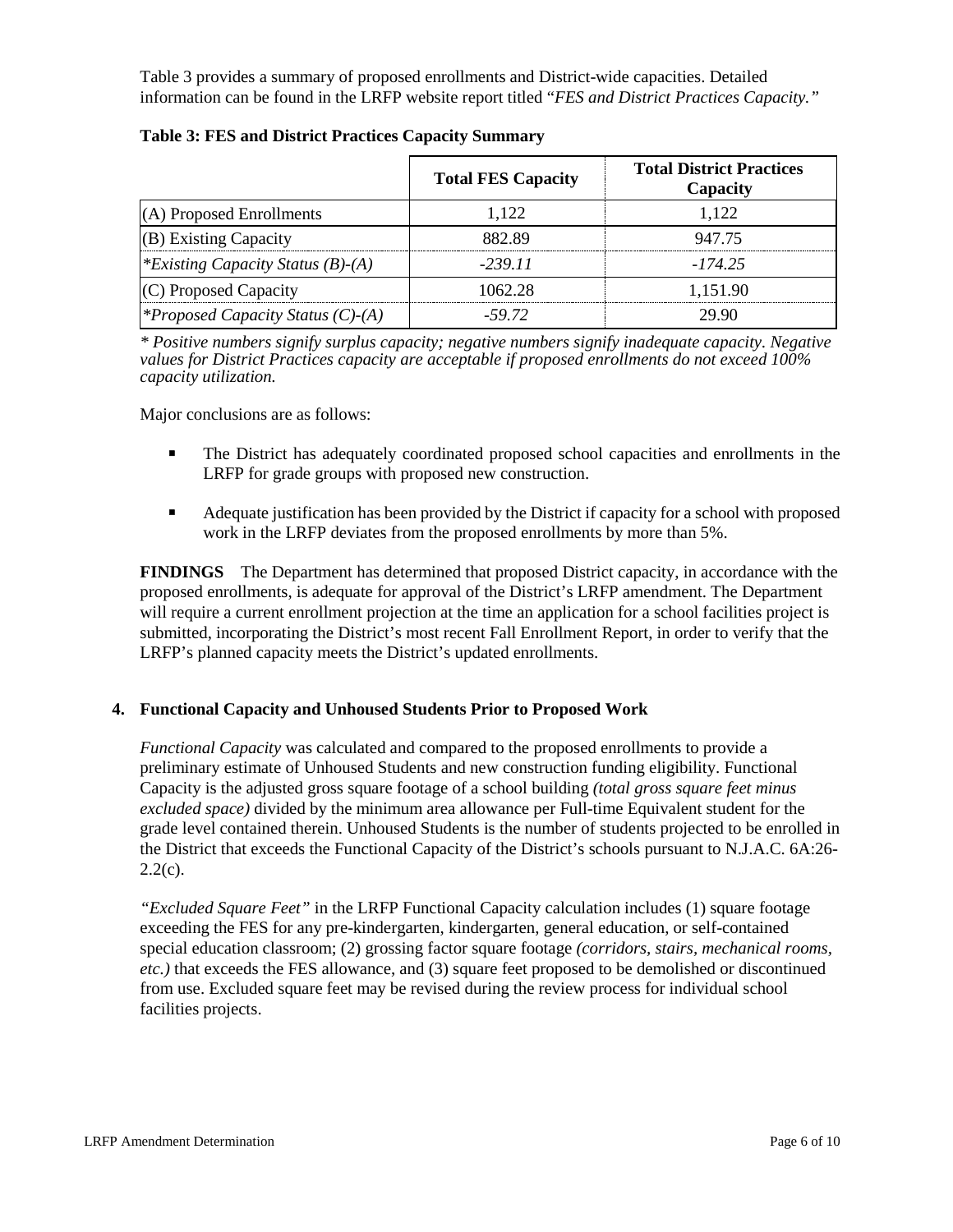Table 4 provides a preliminary assessment of Functional Capacity, Unhoused Students, and Estimated Maximum Approved Area for the various grade groups in accordance with the FES. Detailed information concerning the calculation and preliminary excluded square feet can be found in the LRFP website reports titled *"Functional Capacity and Unhoused Students*" and *"Functional Capacity Excluded Square Feet."*

|                      | А          | в          | $C = A-B$       |                | $E = C x D$     |
|----------------------|------------|------------|-----------------|----------------|-----------------|
|                      | Proposed   | Estimated  | Unhoused        | Area           | Estimated       |
|                      | Enrollment | Existing   | <b>Students</b> | Allowance      | Maximum         |
|                      |            | Functional |                 | (gsf/students) | Approved Area   |
|                      |            | Capacity   |                 |                | for Unhoused    |
|                      |            |            |                 |                | <b>Students</b> |
| Preschool (PK)       | 12         |            | 12              | 125.00         | 1,500.00        |
| Elementary $(K-5)^*$ | 492        | 375.07     | 116.93          | 125.00         | 14.616.36       |
| Middle $(6-8)$       | 260        | 352.12     |                 | 134.00         |                 |
| High $(9-12)$        | 310        | 438.63     |                 | 151.00         |                 |
| <b>Totals K-12</b>   | 1,062      | 1,165.82   |                 |                |                 |

**Table 4: Functional Capacity and Unhoused Students Prior to Proposed Work**

*\*Pre-kindergarten students are not included in the calculations.* 

Major conclusions are as follows:

- The calculations for "Estimated Existing Functional Capacity" school facilities projects that have been approved by the Department but were not under construction or complete at the time of the submission of the LRFP amendment.
- The District, based on the preliminary LRFP assessment, does not have Unhoused Students for the following FES grade groups: "Grades 6-8 and 9-12".
- The District, based on the preliminary LRFP assessment, does have Unhoused Students for the following FES grade groups: "Grades PK and K-5".
- The District is not an ECPA district. Therefore, pre-kindergarten students are not included in the calculations. Unhoused pre-kindergarten self-contained special education students are eligible for State support. A determination of square footage eligible for State support will be made at the time an application for a specific school facilities project is submitted to the Department for review and approval.
- The District is not proposing to demolish or discontinue the use of existing District-owned instructional space. The Functional Capacity calculation excludes square feet proposed to be demolished or discontinued for the following FES grade groups: n/a.

**FINDINGS** Functional Capacity and Unhoused Students calculated in the LRFP are preliminary estimates. Justification for square footage in excess of the FES and the determination of additional excluded square feet, Preliminary Eligible Costs (PEC), and Final Eligible Costs (FEC) will be included in the review process for specific school facilities projects. A feasibility study undertaken by the District is required if building demolition or replacement is proposed per N.J.A.C. 6A:26-  $2.3(b)(10)$ .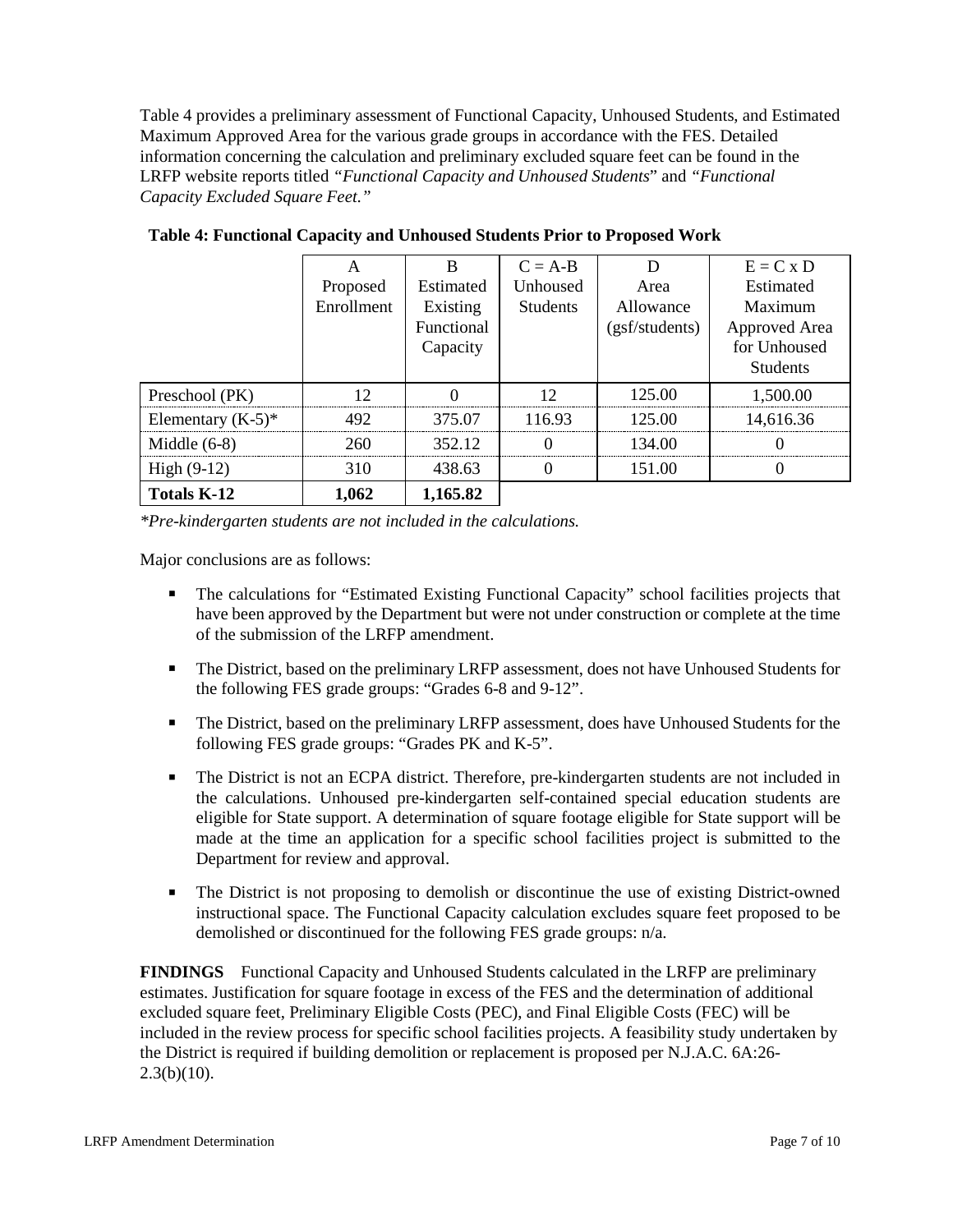## **5. Proposed Work**

The District was instructed to review the condition of its facilities and sites and to propose corrective *"system"* and *"inventory"* actions in its LRFP. *"System"* actions upgrade existing conditions without changing spatial configuration or size. Examples of system actions include new windows, finishes, and mechanical systems. *"Inventory"* actions address space problems by removing, adding, or altering sites, schools, buildings and rooms. Examples of inventory actions include building additions, the reconfiguration of existing walls, or changing room use.

Table 5 summarizes the type of work proposed in the District's LRFP for instructional buildings. Detailed information can be found in the LRFP website reports titled *"Site Asset Inventory," "LRFP Systems Actions Summary," and "LRFP Inventory Actions Summary."* 

| <b>Type of Work</b>                                            | Work Included in LRFP |
|----------------------------------------------------------------|-----------------------|
| <b>System Upgrades</b>                                         |                       |
| <b>Inventory Changes</b>                                       |                       |
| Room Reassignment or Reconfiguration                           | ∕ ⊖ ⊘                 |
| <b>Building Addition</b>                                       | Yec                   |
| New Building                                                   |                       |
| Partial or Whole Building Demolition or Discontinuation of Use |                       |
| New Site                                                       |                       |

*Table 5: Proposed Work for Instructional Building*

Major conclusions are as follows:

- The District has proposed system upgrades in one or more instructional buildings.
- The District has proposed inventory changes, including additions and reconfigurations.
- The District has not proposed new construction in lieu of rehabilitation in one or more instructional buildings.

Please note that costs represented in the LRFP are for capital planning purposes only. Estimated costs are not intended to represent preliminary eligible costs or final eligible costs of approved school facilities projects.

The Act (N.J.S.A. 18A:7G-7b) provides that all school facilities shall be deemed suitable for rehabilitation unless a pre-construction evaluation undertaken by the District demonstrates to the satisfaction of the Commissioner that the structure might pose a risk to the safety of the occupants even after rehabilitation or that rehabilitation is not cost-effective. Pursuant to N.J.A.C. 6A:26- 2.3(b)(10), the Commissioner may identify school facilities for which new construction is proposed in lieu of rehabilitation for which it appears from the information presented that new construction is justified, provided, however, that for such school facilities so identified, the District must submit a feasibility study as part of the application for the specific school facilities project. The cost of each proposed building replacement is compared to the cost of additions or rehabilitation required to eliminate health and safety deficiencies and to achieve the District's programmatic model.

Facilities used for non-instructional or non-educational purposes are ineligible for State support under the Act. However, projects for such facilities shall be reviewed by the Department to determine whether they are consistent with the District's LRFP and whether the facility, if it is to house students (full or part time) conforms to educational adequacy requirements. These projects shall conform to all applicable statutes and regulations.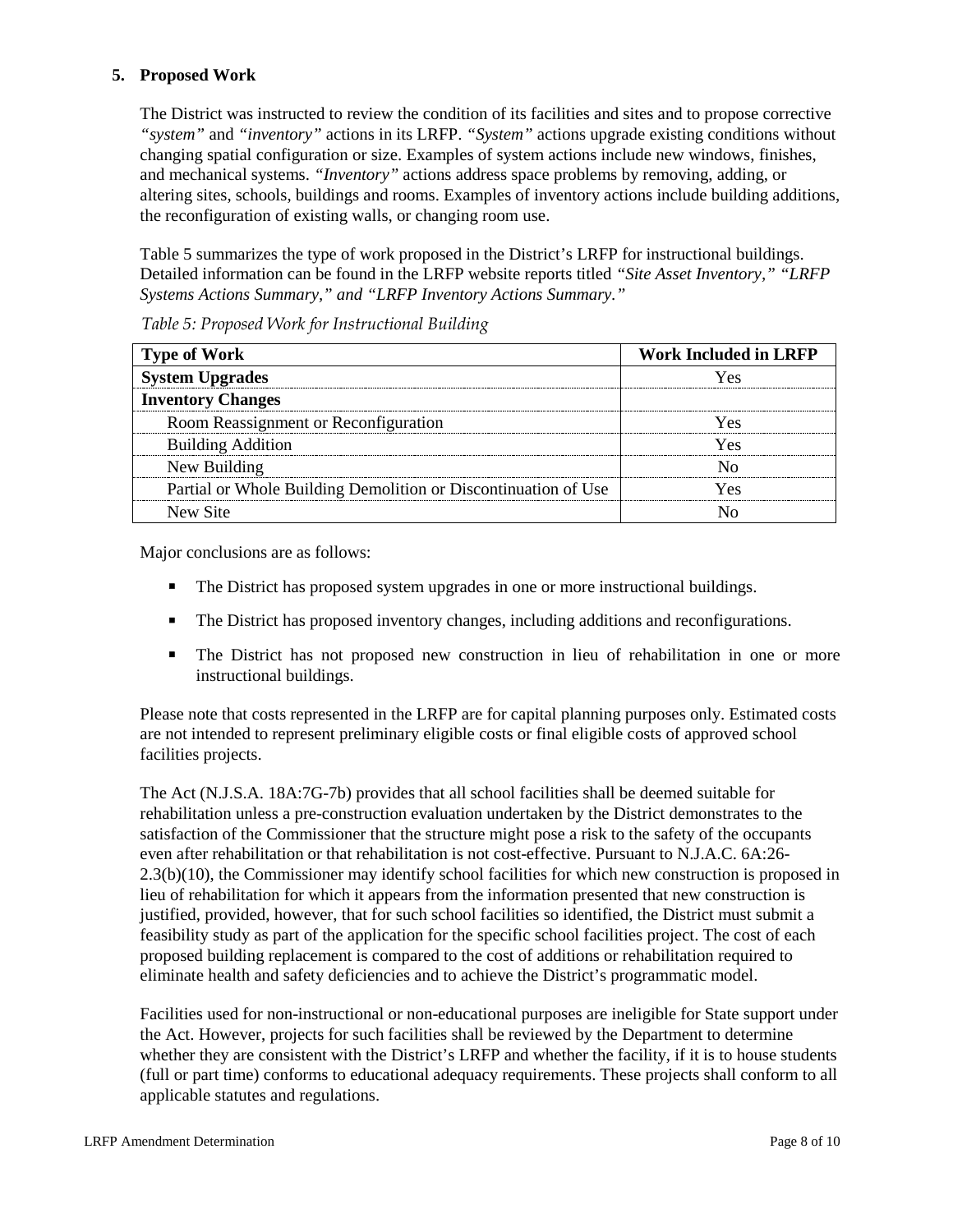**FINDINGS** The Department has determined that the proposed work is adequate for approval of the District's LRFP amendment. However, Department approval of proposed work in the LRFP does not imply that the District may proceed with a school facilities project. The District must submit individual project applications with cost estimates for Department project approval. Both school facilities project approval and other capital project review require consistency with the District's approved LRFP.

#### **6. Functional Capacity and Unhoused Students After Completion of Proposed Work**

The *Functional Capacity* of the District's schools *after* completion of the scope of work proposed in the LRFP was calculated to highlight any remaining Unhoused Students.

Table 6 provides a preliminary assessment of Unhoused Students and Estimated Remaining Maximum Area after completion of new construction proposed in the LRFP, if applicable. Detailed information concerning the calculation can be found in the website report titled *"Functional Capacity and Unhoused Students.*"

|                      | Estimated<br>Maximum<br>Approved Area<br>for Unhoused<br><b>Students</b> | Total<br>New GSF | Proposed<br>Functional<br>Capacity<br>after<br>Construction | <b>Unhoused</b><br>Students after<br>Construction | Estimated<br>Maximum<br>Area for<br>Unhoused<br><b>Students</b> |
|----------------------|--------------------------------------------------------------------------|------------------|-------------------------------------------------------------|---------------------------------------------------|-----------------------------------------------------------------|
|                      |                                                                          |                  |                                                             |                                                   | Remaining                                                       |
| Preschool (PK)       | 1,500.00                                                                 |                  |                                                             |                                                   |                                                                 |
| Elementary $(K-5)^*$ | 14,616.36                                                                | 19.233           | 528.93                                                      |                                                   |                                                                 |
| Middle $(6-8)$       |                                                                          | 1.961            | 365.50                                                      |                                                   |                                                                 |
| High $(9-12)$        |                                                                          | 3.639            | 463.47                                                      |                                                   |                                                                 |
| <b>Totals K-12</b>   |                                                                          |                  | 1,357.90                                                    |                                                   |                                                                 |

#### **Table 6: Functional Capacity and Unhoused Students After Completion of Proposed Work**

*\*Pre-kindergarten students are not included in the calculations.*

Major conclusions are as follows:

- New construction is proposed for the following grade groups: Grades K-5, 6-8, and 9-12.
- Proposed new construction exceeds the estimated maximum area allowance for Unhoused Students prior to the completion of the proposed work for the following grade groups: Grades K-5.
- The District, based on the preliminary LRFP assessment, will not have Unhoused Students after completion of the proposed LRFP work for the following grade groups: Grades Pre-K, K-5, 6-8, and 9-12.
- The District, based on the preliminary LRFP assessment, will have Unhoused Students after completion of the proposed LRFP work for the following grade groups: "n/a".